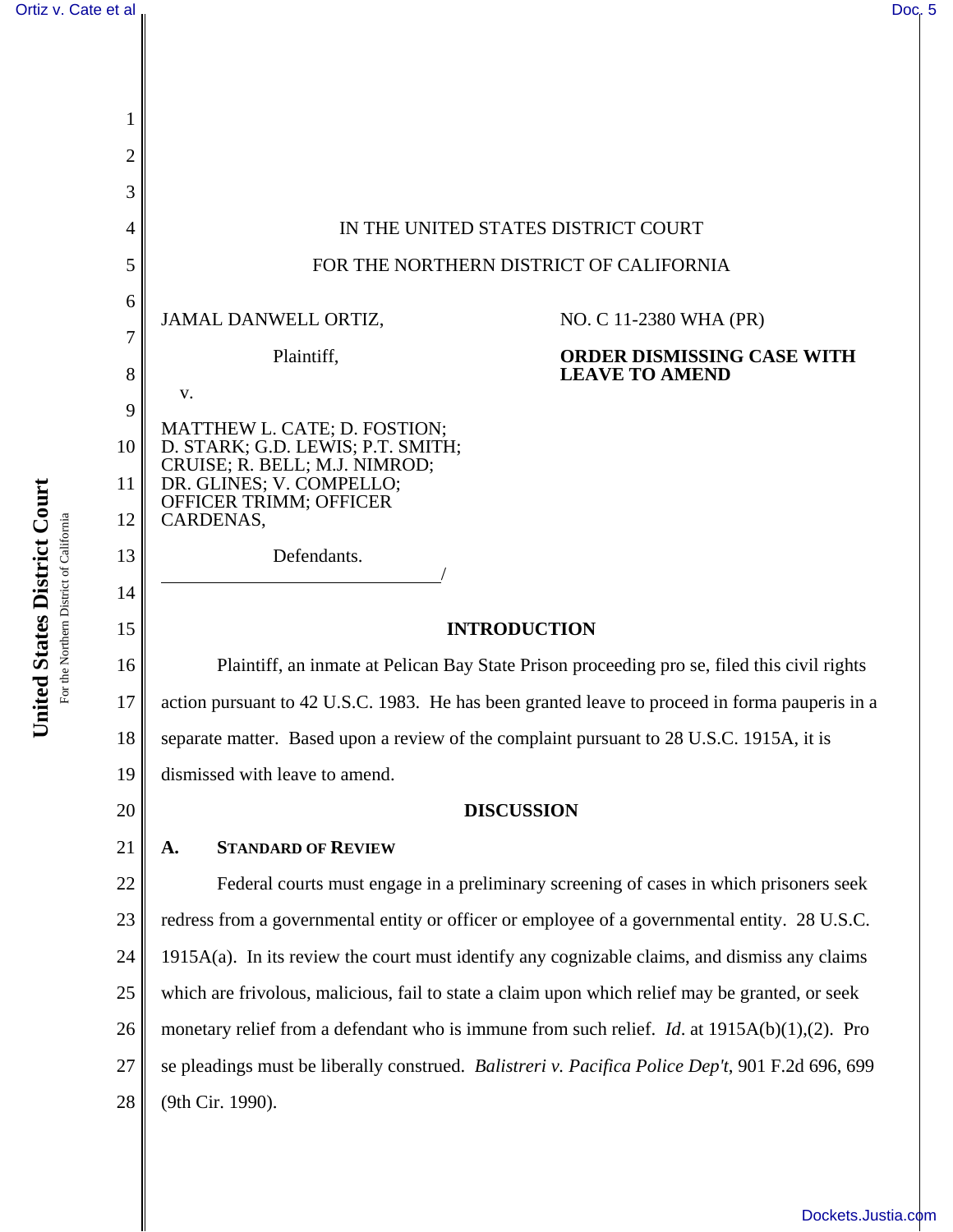16

1 2 3 4 5 6 7 8 9 10 11 Federal Rule of Civil Procedure 8(a)(2) requires only "a short and plain statement of the claim showing that the pleader is entitled to relief." "Specific facts are not necessary; the statement need only '"give the defendant fair notice of what the . . . . claim is and the grounds upon which it rests."'" *Erickson v. Pardus*, 127 S. Ct. 2197, 2200 (2007) (citations omitted). Although in order to state a claim a complaint "does not need detailed factual allegations, . . . a plaintiff's obligation to provide the 'grounds of his 'entitle[ment] to relief' requires more than labels and conclusions, and a formulaic recitation of the elements of a cause of action will not do. . . . Factual allegations must be enough to raise a right to relief above the speculative level." *Bell Atlantic Corp. v. Twombly*, 127 S. Ct. 1955, 1964-65 (2007) (citations omitted). A complaint must proffer "enough facts to state a claim for relief that is plausible on its face." *Id.* at 1974.

12 13 14 15 To state a claim under 42 U.S.C. 1983, a plaintiff must allege two essential elements: (1) that a right secured by the Constitution or laws of the United States was violated, and (2) that the alleged deprivation was committed by a person acting under the color of state law. *West v. Atkins*, 487 U.S. 42, 48 (1988).

## **B. LEGAL CLAIMS**

17 18 19 20 21 22 23 24 The complaint contains a substantial number of improperly joined claims. "A party asserting a claim, counterclaim, crossclaim, or third-party claim may join, as independent or alternative claims, as many claims as it has against an opposing party." Fed. R. Civ. P. 18(a). The rules are somewhat different when, as here, there are multiple parties. Multiple parties may be joined as defendants in one action only "if any right to relief is asserted against them jointly, severally, or in the alternative with respect to or arising out of the same transaction, occurrence, or series of transactions or occurrences; and any question of law or fact common to all defendants will arise in the action." *Id.* at 20(a)(2).

25 26 27 28 The upshot of these rules is that "multiple claims against a single party are fine, but Claim A against Defendant 1 should not be joined with unrelated Claim B against Defendant 2." *George v. Smith*, 507 F.3d 605, 607 (7th Cir. 2007). "Unrelated claims against different defendants belong in different suits." *Ibid.*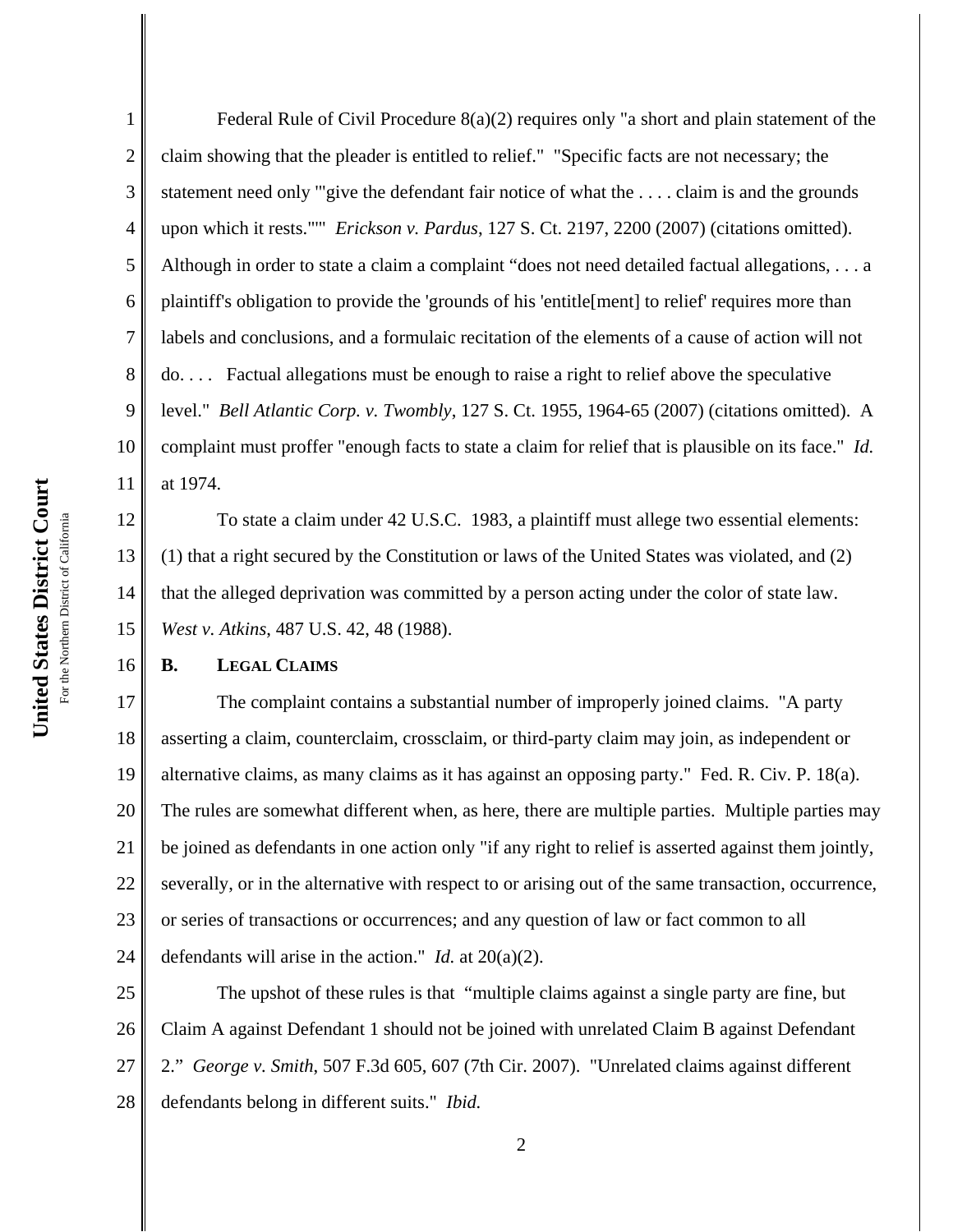4 5 6 7 8 9 10 11 United States District Court **United States District Court** 12 For the Northern District of California For the Northern District of California 13 14 15 16

1

2 3 The complaint is over a hundred pages long and has more than a hundred more pages of exhibits. The following is a sample of the wide range of claims plaintiff asserts against twelve different prison officials: that window coverings and a jumpsuit required for his committing indecent exposure constitutes cruel and unusual punishment; that the imposition of these measures for more than 180 days violates liberty interest protected by due process; that prison officials have denied his inmate appeals violates his First Amendment rights; that prison psychologists interfered his first amendment rights to file administrative appeals and due process rights to a fair and impartial hearing; that he has been denied adequate access to the law library by unnamed officials; that he has suffered retaliation for mailing a letter to the Prison Law Office and filing complaints against staff; that he has been subject to sexual harassment; that he has received inadequate dental care; that unspecified prison officials have engaged in a "code of silence" in which they fail to report misconduct when they witness it; that he has not received adequate psychological care for his exhibitionism.

17 18 19 20 21 As alleged, these claims against multiple parties do not arise out of the same transaction, occurrence or series of occurrences, and do not involve a common question of law or fact. The complaint is simply a recitation of seemingly all the things that people have plaintiff has found objectionable since his arrival at Pelican Bay State Prison. "A buckshot complaint that would be rejected if filed by a free person – say, a suit complaining that A defrauded plaintiff, B defamed him, C punched him, D failed to pay a debt, and E infringed his copyright, all in different transactions – should be rejected if filed by a prisoner." *Ibid.* Accordingly, the Court finds the defendants improperly joined.

22 23 24 25 26 27 Although a court may strike individual claims that are not properly joined, the Court cannot here determine which of the many claims Plaintiff may wish to keep and which he wants to omit. *See* Fed. R. Civ. P. 21. Thus, instead of dismissing certain claims and defendants, the Court now dismisses the amended complaint with leave to file an amended complaint. The amended complaint must comply with Federal Rules of Civil Procedure 18 and 20 concerning joinder of claims and defendants, and if it does not then this action will be dismissed.

28

## **CONCLUSION**